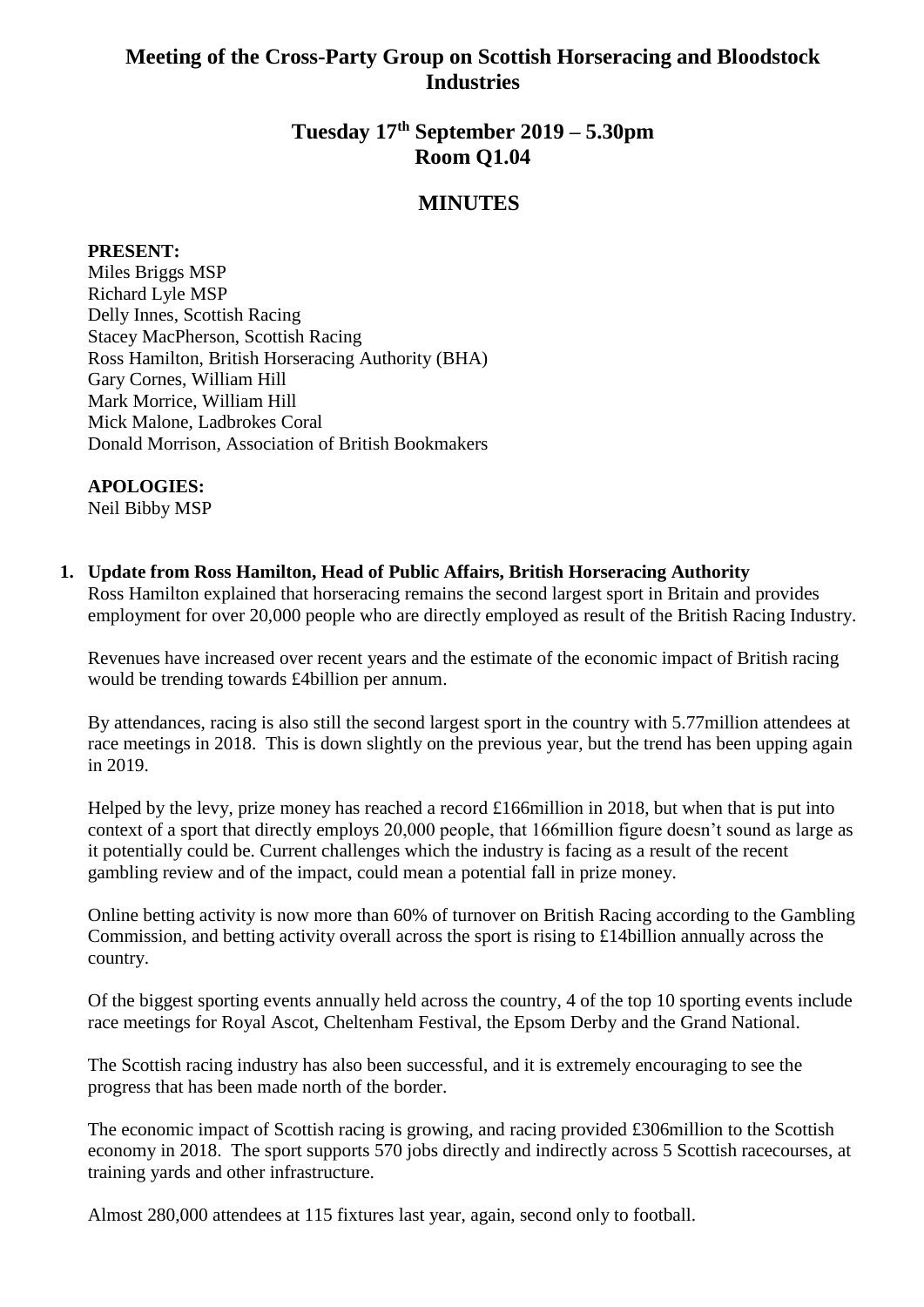Brexit is clearly an issue that opens a number of strong opinions. British Racing has neutral position on Brexit, and in 2016 published guidance for participants of the potential outcomes in the event of Brexit.

The BHA has established a Brexit Steering Group to co-ordinate the industry's response to the challenges that are presented in the immediate term by the UK's withdrawal from the EU. The Group includes membership from the Thoroughbred Breeders Association, given that a number of challenges will fall on the breeding element of the sector.

Over the course of the last three years, the BHA has been working cross party on Government engagement, and across different Government departments. The BHA is also working very closely with international colleagues, around Brexit and other matters involving the UK Parliament and Commission.

There are clear economic and trading implications resulting from Brexit. The fundamental concern for the industry is horse welfare through travel travel times and ensuring the level of care these horses receive is not compromised in transit is paramount. Maintaining the free movement of thoroughbreds within Europe is also one of the main priorities.

Currently there is an agreement in place between UK, France and Ireland – the Tripartite Agreement – which facilitates almost effortlessly in movement of horses between these three countries. Work is being carried out with France, Ireland and across Europe to propose a new system to take over from the Tripartite Agreement, which will need to be carried out due to a new animal health law passing through the European Parliament. This will come into play in April 2021 and the Tripartite Agreement will need to be reviewed. There will be an implementation period, during which the existing Tripartite Agreement will continue until a new trade arrangement is agreed. If, however, there is a no deal at the end of this process, there will be changes as to how thoroughbreds move out of the UK. Both the UK Government and the Scottish Government endorse the position that there will be no additional checks or requirements for horses moving into the UK, however, horses returning to the EU would have to go through prescribed routes, have blood tests carried out before they travel and be in isolation from other horses for up to 40 days, increasing the cost of travelling significantly. If Britain is not listed as a third country for animal health purposes, then movement of horses into the EU will not be permitted at all, however, that listing was provided prior to April  $12<sup>th</sup>$ , so there is confidence that the highest classification would be given again, but that does require extra paperwork.

In terms of the people working in the racing industry, there are already challenges in certain areas, such as the workforce crisis, where potentially there are between 500 and 1000 too few staff. At the moment, about 11% of the workforce at stable yards are from European Economic Area Countries, roughly half of that are Irish members of staff,so the common travel area arrangements with freedom of movement and freedom to work between Britain and Ireland will stay in place regardless of the Brexit outcome. The remaining 6% of EEA workers are a matter of concern. Representations have been made to the Immigration Advisory Committee over the skilled nature of work that is required to look after racehorses and the particular attributes that are needed in this very competitive industry. Encouragement is also being given to employees to apply to the EU/UK Settled Status Scheme in order for their rights to continue beyond the end of 2020, regardless of the outcome.

Following on from the UK Government Campaign, the BHA will shortly be launching further detailed industry communication, targeted at participants to ensure they are as prepared as they can be for a no deal Brexit, should that be the outcome.

In terms of isolating the impact on Scottish racing – there is not a hugely isolated impact. There has been a growing number of horses moving to Scotland from Northern Ireland in recent months and the continuation of this is important. The freedom of access to European workers for Scottish employers under future immigration arrangements is a priority. The Steering Group and the BHA are very much working in tandem and are concerned about all the issues that exist.